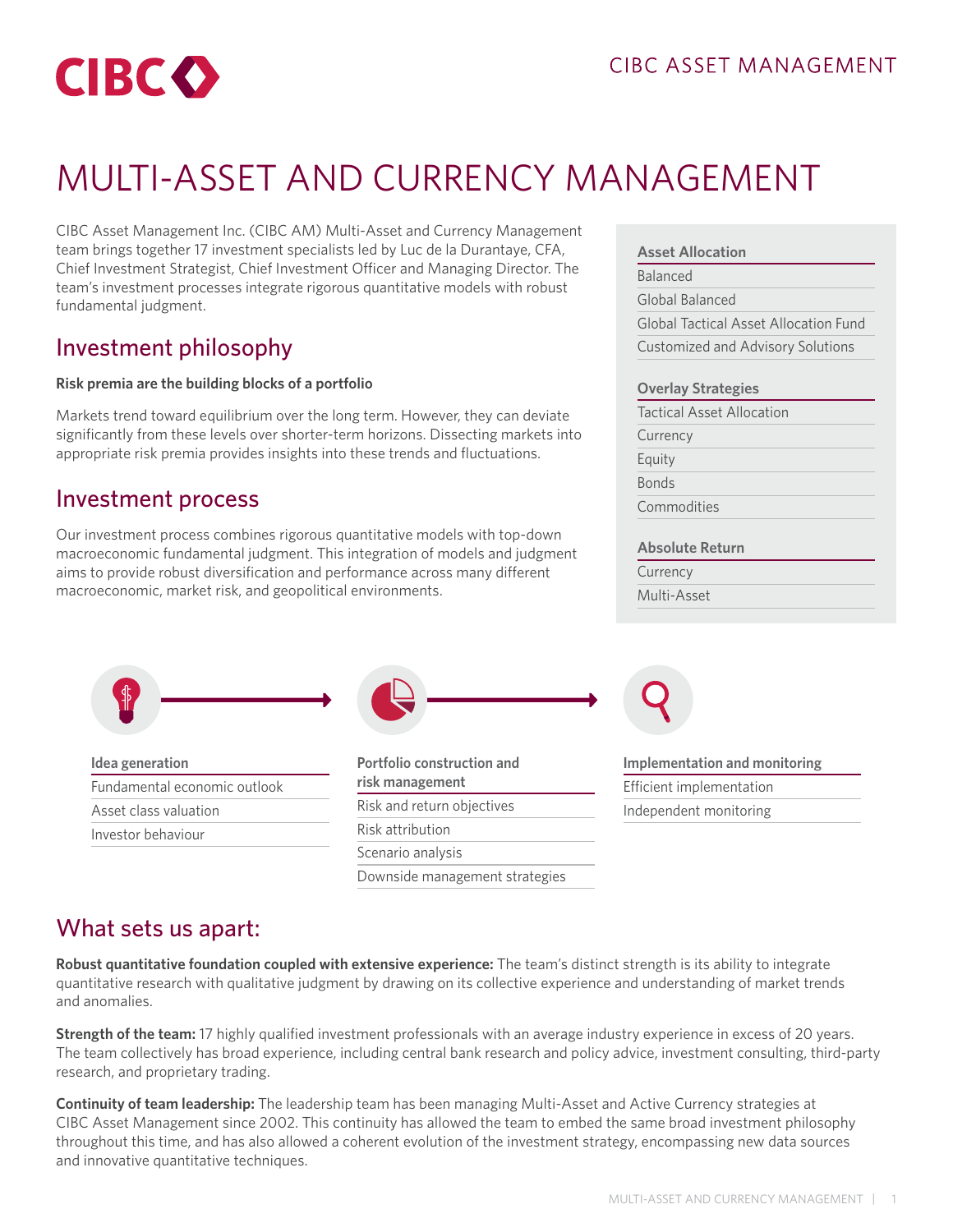## Biographies



#### **Luc de la Durantaye, CFA**

*Chief Investment Strategist, CIO and MD, Multi-Asset and Currency Management*

Luc de la Durantaye is the Chief Investment Strategist for CIBC Asset Management and leads the Multi-Asset and Currency Management team as Chief Investment Officer. In conjunction with CIBC AM's asset class leaders, he is responsible for shaping overall investment strategy by facilitating shared insights across teams. As leader of the Multi-Asset and Currency team, he is directly involved in the management of the currency process and oversees the Multi-Asset process as well as the firm's Investment Committee.

Mr. de la Durantaye joined CIBC AM in 2002 and has over three decades of investment experience. In a previous role, he was responsible for tactical asset allocation and currency management at the investment management division of a large Canadian financial institution. He began his career in 1985 as a financial analyst at a sell-side brokerage firm.

Mr. de la Durantaye holds a Bachelor of International Finance from École des Hautes Études Commerciales of Montreal. He is also a CFA charterholder.



#### **Francis Thivierge, M.Sc., CFA**

*Senior Portfolio Manager, Multi-Asset and Currency Management*

Francis Thivierge is a member of the Multi-Asset and Currency Management team. He is responsible for global asset allocation and multi-asset strategies and contributes to the research and development of quantitative tools.

Mr. Thivierge joined CIBC Asset Management's predecessor firm in 1996. Prior to his current role, he held various positions on the Derivatives team, including Vice-President, Assistant Vice-President and Quantitative Analyst.

Mr. Thivierge holds a Master of Finance from Université de Sherbrooke and a Bachelor of Actuarial Science Degree from Laval University. He is also a CFA charterholder.



#### **Patrick Bernes, CFA**

*Portfolio Manager, Multi-Asset and Currency Management* 

Patrick Bernes is responsible for enhancing the development, management and implementation of various investment processes, models and strategies focused on multi-asset allocation. Mr. Bernes is also responsible for structuring strategies with the use of derivatives, such as options and volatility instruments, with the aim of providing optimal portfolio exposure while managing risk.

Prior to joining CIBC AM in 2016, Mr. Bernes was a portfolio manager at PSP Investments, where he developed and implemented various top-down investment processes. In this role, he also managed a portfolio with diverse risk exposures. Previous to this, Mr. Bernes was a member of CIBC's Asset Allocation team, where he contributed to the development of several existing equity and risk allocation models.

Mr. Bernes holds a Bachelor's degree in Finance from Concordia University. He is also a CFA charterholder and a member of the CFA Society of Montreal.



#### **Vincent Lépine**

*Director, Economic And Market Research, Multi-Asset and Currency Management* 

Vincent Lépine is a member of the Multi-Asset and Currency Management team. He is responsible for fundamental research efforts leading to the preparation of the firm's quarterly economic scenarios on global markets. Mr. Lépine actively participates in the elaboration of global bond and foreign exchange market strategies.

Prior to joining CIBC Asset Management in 2003, Mr. Lépine was Assistant Chief Economist at National Bank Financial. He was also an Economist at the Ministry of Finance in Ottawa and a professor at the University of Ottawa.

Mr. Lépine holds a Master of Economics and Bachelor of Economics degree from Université du Québec à Montréal (UQAM).